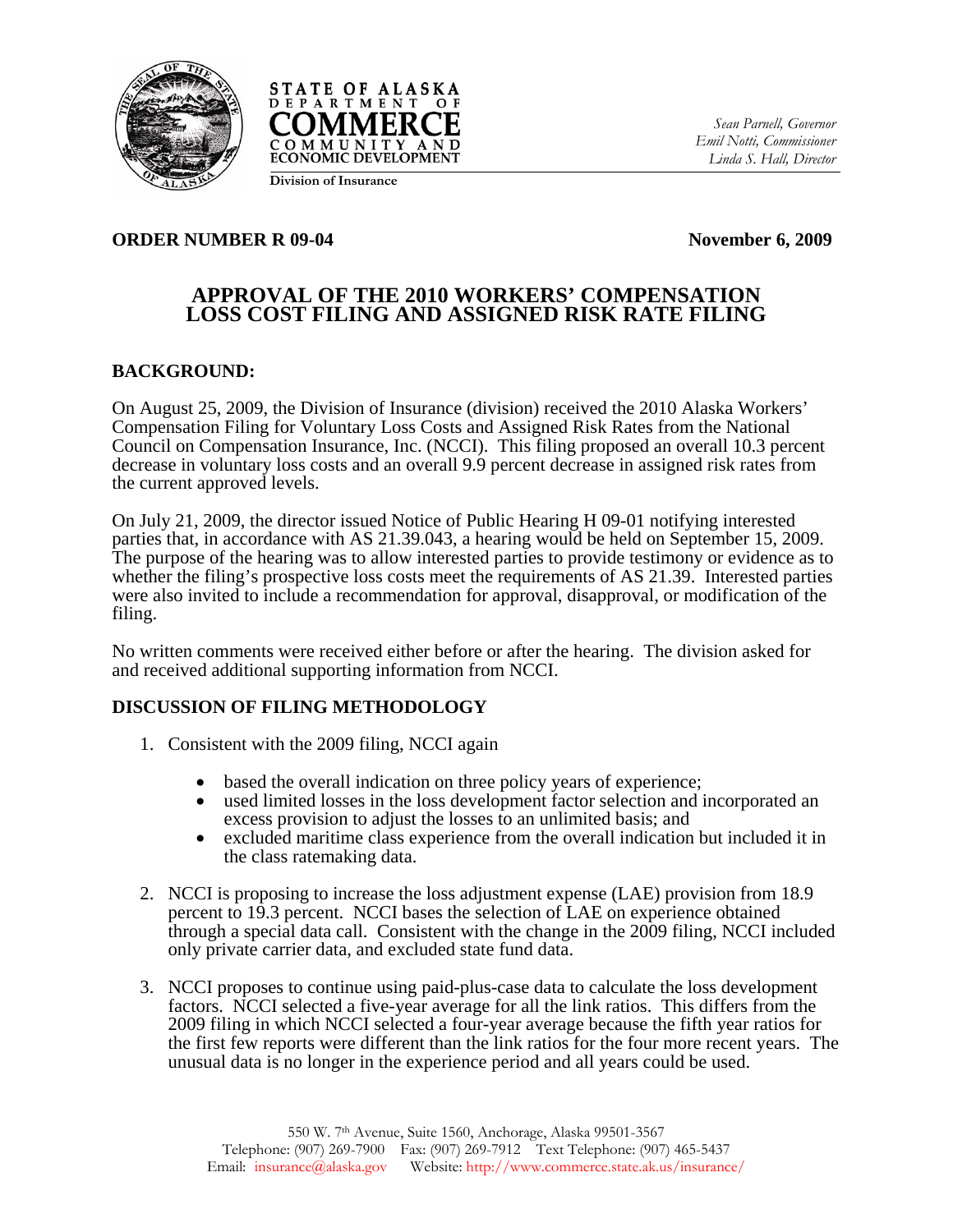- 4. For the tail loss development factors, NCCI used a six-year average, which was also used in the 2009 filing, rather than a five-year average as had been used in filings before 2009. The addition of one more year is to smooth the impact of one unusually large indemnity tail factor and two unusually large medical tail factors.
- 5. NCCI selected a minus 4.0 percent indemnity loss ratio trend and a plus 0.5 percent medical loss ratio trend. This is a change in assumption from the 2009 filing, which used a minus 3.5 percent indemnity loss ratio trend and a plus 1.0 percent medical loss ratio trend. Frequency began to flatten after several years of fairly steady declines and medical loss ratios have fluctuated over the last four years, 2004 – 2007, after increasing significantly from about 1997 to 2001, followed by a couple of years of decreases. NCCI states that the change in medical trend from plus 1.0 percent to plus 0.5 percent "reflects the recent flattening of the frequency decline, and the moderation of medical severity, as well as economic pressures."
- 6. Under AS 23.30.097, the fee schedule for medical treatment or service based upon the December 1, 2004 fee schedule and adjusted for changes from 2004 to 2006 in the medical care component of the Consumer Price Index for all urban consumers compiled by the United States Department of Labor, Bureau of Labor Statistics, will no longer be applicable after March 31, 2009. At the time of the 2009 filing there was no replacement fee schedule. Therefore, NCCI included an increase in benefit costs of 4.9 percent into the 2009 filing. Effective March 31, 2009, a fee schedule was reinstated and NCCI filed a law-only filing to recognize the updated fee schedule. The law-only filing took effect on May 1, 2009. Therefore, the 2010 filing does not need to be adjusted for the updated physician fee schedule.
- 7. The assigned risk portion of the filing includes
	- an excess of loss reinsurance expense:
	-
	- an uncollectible premium provision; and<br>• the assigned risk plan administration expenses.

The 1.2 percent increase in assigned risk expenses is due, in part, to the decreasing premium in the assigned risk market as well as an increase in the excess of loss reinsurance provision.

- 8. In the 2010 filing, NCCI introduced a new class ratemaking methodology changing the way that losses are developed, how losses are limited, and how the losses above the limit are spread to other classes. The new methodology changes the way losses are grouped for purposes for loss development. For 2009 and prior years, class losses were grouped by injury type and categorized as either serious, non-serious, or medical. Beginning with the 2010 filing, class losses will be grouped into two categories, "likely-to-develop" and "not-likely to develop." Not-likely-to-develop claims consist of medical only claims and claims that are fatal at first report. Likely-to-develop claims consist of claims that are fatal at second and subsequent reports but not at first report and permanent total claims. Permanent partial and temporary total claims are classified as likely-to-develop or not-likely-to-develop based on whether the claim is open at the first report and the body part that is injured.
- 9. The new class ratemaking methodology limits all claims to \$500,000. For 2009 and prior years, the limitation varied by state. For the 2009 filing, the Alaska losses were capped at \$876,000. NCCI is making this change because their research has shown that the higher loss limitations can result in large fluctuations in class loss costs from year to year.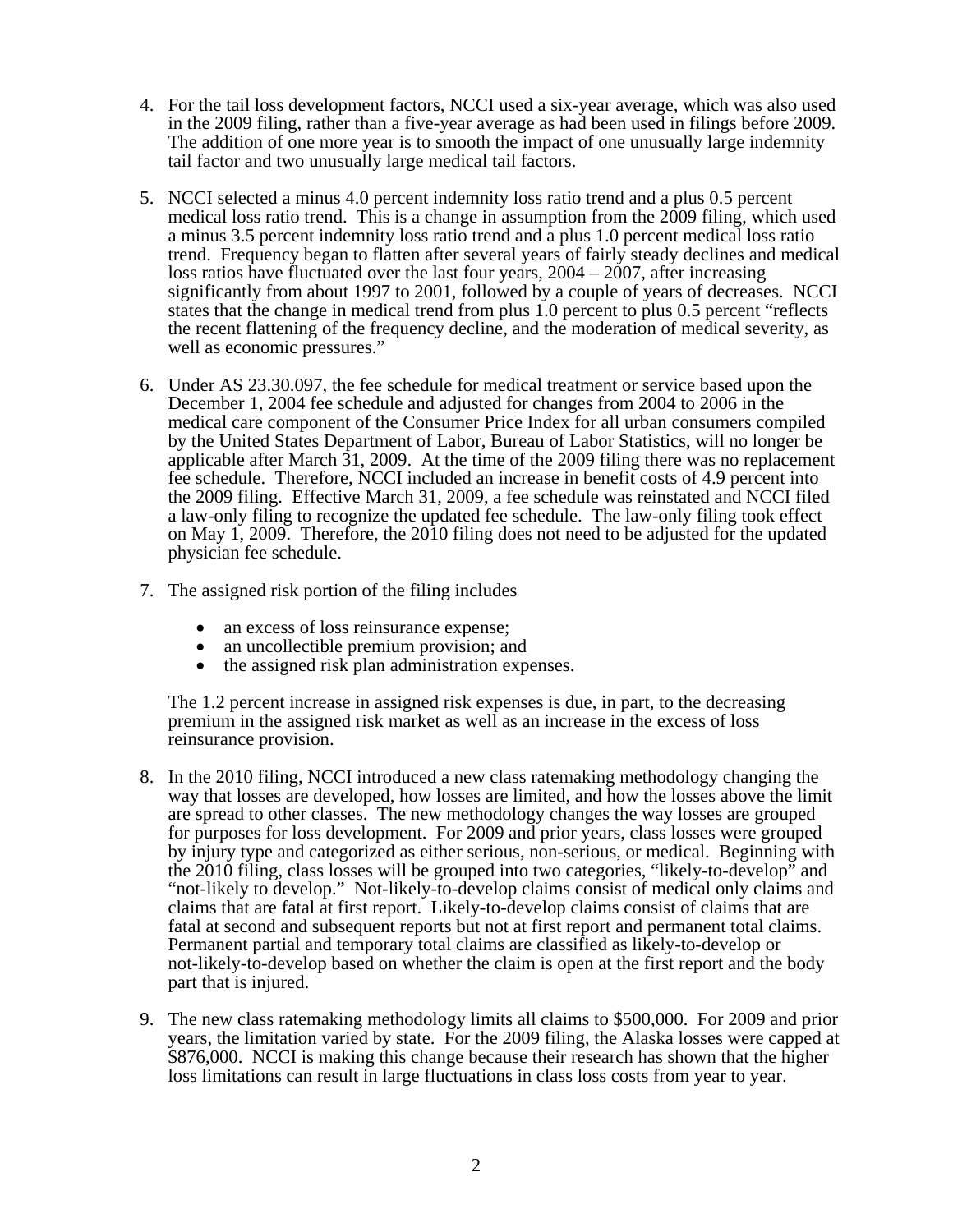- 10. The excess losses that remain after the large loss cap is applied are then spread back to the remaining losses. The new class ratemaking methodology uses excess ratios from the retrospective rating plan factors for each hazard group. For 2009 and before, the excess losses were distributed back by industry group rather than hazard group. The new method allows the excess losses to be based on expected losses rather than actual loss experience and should result in more stable loss costs for each class.
- 11. Because of the changes to the class ratemaking methodology, the full credibility standards were revised so that the new credibility standards maintained approximately the same credibility that would have been assigned under the previous methodology. The results were tested for six states.
- 12. The coal mine occupational disease model was updated in the 2010 filing. States are grouped into Western and Eastern regions to reflect differences in mining operations and claim frequency that exists on either side of the Mississippi River. Other changes to the coal mine model were 1) updated Federal claim frequency and approval rate assumptions and 2) updated average Alaska mining salaries.
- 13. On January 1, 2007, revisions to the aviation industry classifications became effective. One of the changes moved all helicopter flying crew operations to Code 7425. When the filing was approved, the division requested that NCCI monitor the transition rates to ensure that they would not be excessive or unfairly discriminatory since the experience of Code 7425 and Code 7422, where most of the risks were expected to come from, were fairly different. NCCI proposes no change to the loss costs for Code 7425 for 2010 since the early indications suggest that a substantial decrease may result when the actual experience for the class is used for the first time for the 2011 loss costs.
- 14. In the past, NCCI applied the same swing limits to the F-classes as to the industrial classes. NCCI proposes to change the swing limits from  $+/25$  percent to  $+/-15$  percent for the F-classes due to relatively low exposure and the potential for large swings in loss costs for these classes.

#### **INTERESTED PARTY'S REQUESTED MODIFICATIONS AND COMMENTS**

There were no requests for modifications to the filing. However, some of the comments made at the hearing expressed concern over the selected trend factors, the large loss procedure and the use of 2005 data, which appears to be a better than average year.

Trend comments: Medical frequency is going down but severity is still going up. It does not seem to make sense to select smaller trend amounts when severity is increasing.

Large loss procedure: All of the indications using uncapped losses are less than the indications using capped losses, suggesting that the losses being removed are less than the losses that are spread back. The detrending procedure was questioned as to whether a wage index is the appropriate choice for detrending and whether the large loss threshold should change with premium, which is a moving amount, particularly with the large decreases in loss costs that have occurred in the last couple of years.

2005: Policy year 2005 appears to be an anomaly and is, therefore, providing excessive downward pressure on the loss costs and may contribute to an overstatement of the indications. Since policy year 2008 does not appear to be as good as 2005, the loss cost change for 2011 may be a larger increase than otherwise expected, if equal weight is given to an unusual year in the experience period for the 2010 loss costs.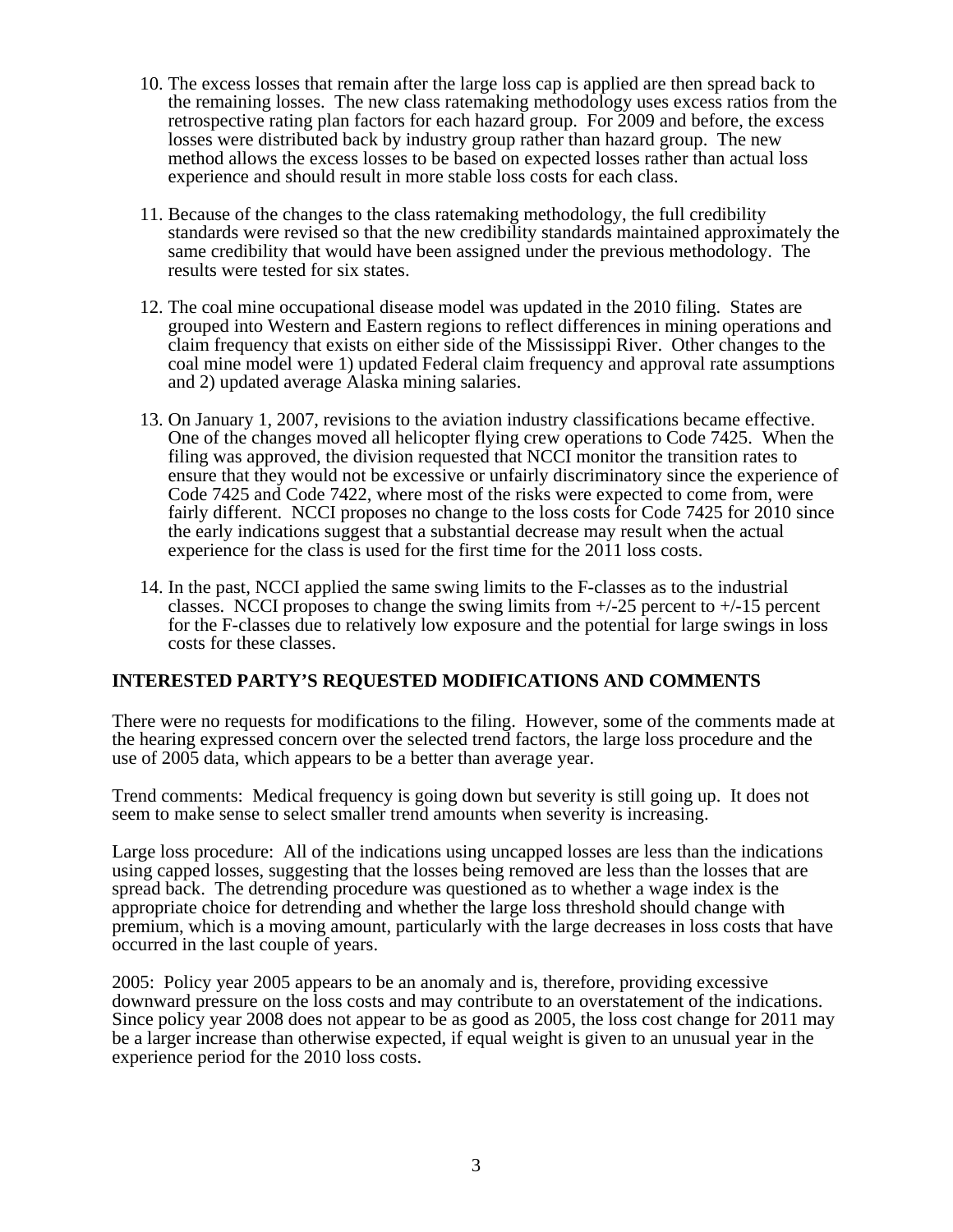# **NCCI REBUTTAL**

The purpose of the large loss procedure is to stabilize loss cost indications. When the large loss procedure was introduced in 2005, NCCI reviewed alternatives, wage indexes and medical Consumer Price Indexes, for detrending the large loss threshold. The differences between using a wage index and medical index were minimal, so the wage index was chosen since it is already used in other parts of the filing and, since it reflects indemnity inflation, it is expected to be a reasonable proxy for medical inflation.

NCCI's definition of premium excludes insurer pricing tools and expenses so that it is essentially payroll multiplied by loss costs. When the large loss procedure was introduced, the large loss threshold was selected so that a claim that hit the threshold would impact the overall aggregate indication by one percent or more. Therefore, the threshold is calculated as one percent of the experience period ultimate on-leveled loss costs.

NCCI uses an experience period of three policy years to balance stability and responsiveness. Averaging the three years using unequal weights would be inconsistent. In addition, the loss ratio for calendar-accident year 2008 is more comparable to the loss ratio of policy year 2005 than the other two years of the experience period.

# **FINDINGS**

After fully reviewing and considering the supporting documentation and testimony, both written and oral, the director finds:

- 1. The increase in LAE has been adequately supported based upon steadily increasing LAE ratios as shown in Exhibit II of the filing.
- 2. The use of a five-year paid-plus-case average is acceptable.
- 3. The use of a six-year average rather than five to calculate the loss development tail factors is acceptable.
- 4. The NCCI selected indemnity trend factor of minus 4.0 percent and the selected medical trend factor of plus 0.5 percent are acceptable. While the medical trend selection has continued to decrease from a high of plus 4.7 percent in the 2005 filing, the strong decreasing trend in medical loss ratios beginning in 2000 appears to be flattening out with policy year medical loss ratios for 2004 through 2007 being fairly stable with a drop in 2005. In spite of the leveling off of the medical loss ratios, the medical severity continues to be a fairly steady upward trend. In the 2011 filing, NCCI should include additional supporting information demonstrating how the medical severity trend is considered in the selection of the medical loss ratio trend.
- 5. The new class ratemaking methodology is acceptable. The division recommends that, when NCCI makes future changes to its ratemaking methodology, NCCI be able to show the impact of the changes specifically for Alaska. While a representative sample of states may be sufficient for NCCI to determine that new methodology works as expected, NCCI should have also anticipated and recognized that individual states would want to know how the changes impact each individual state.
- 6. The Alternative Indications Exhibits provided in each filing since 2005 consistently show that the indications based on limited losses result in larger decreases and smaller increases than the comparable indications based on unlimited losses. In the 2011 filing, NCCI should address this pattern and provide some rationale as to the reason for it.